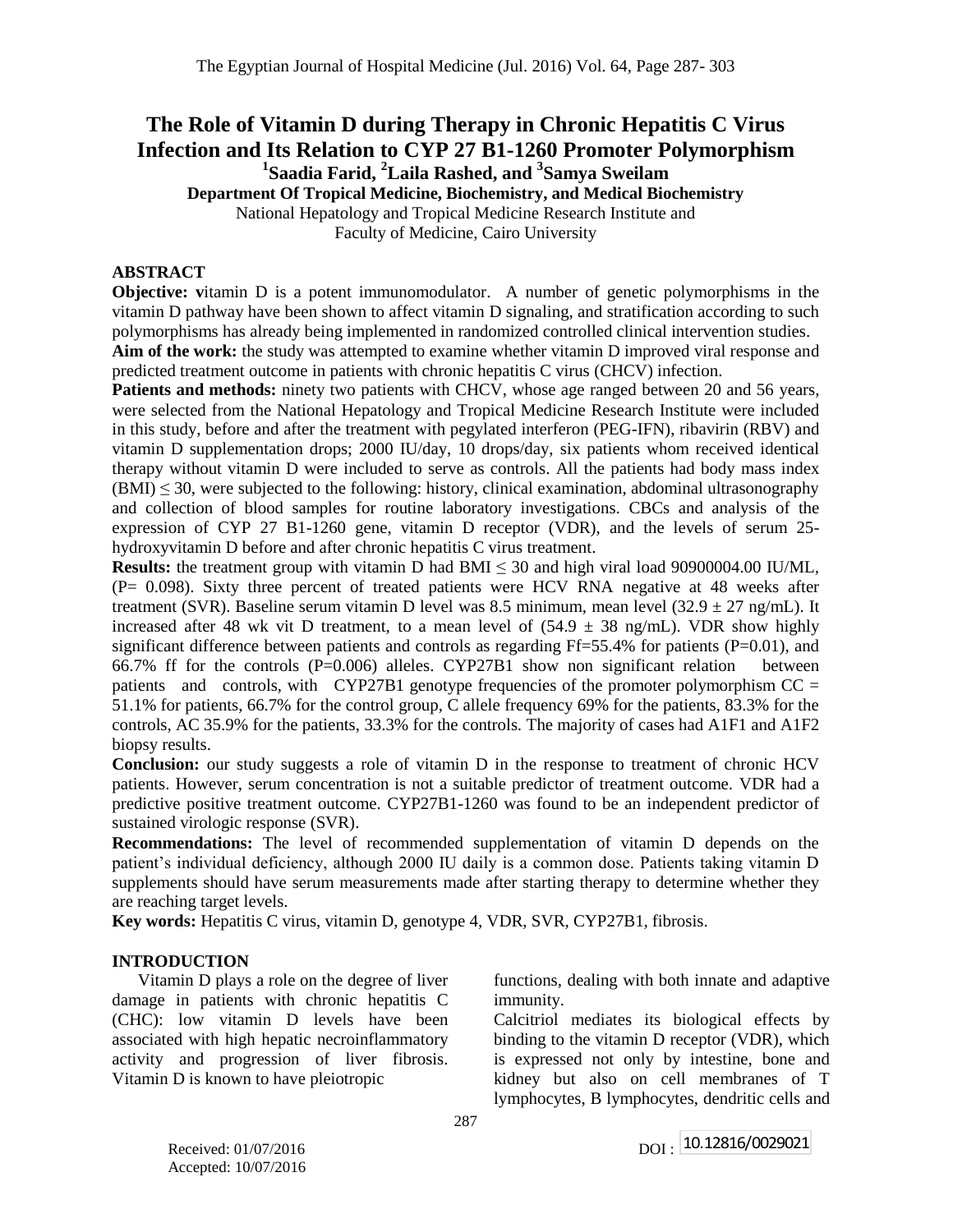macrophages**(1)** . Vitamin D is a group of fatsoluble secosteroides. In humans, vitamin D is unique because it can be ingested as cholecalciferol (vitamin D3) or ergocalciferol (vitamin D2) and because the body can also synthesize it from cholesterol when sun exposure is adequate hence its nickname, "sunshine vitamin"<sup>(2)</sup>.

 Historically, sun exposure was the main source of vitamin D, but food and supplements are now important sources, especially among urban populations and people who work indoors. During its conversion from a precursor to an active hormone, vitamin D is first modified in the liver by microsomal vitamin D 25 hydroxylases, which form 25-hydroxyvitamin D [25(OH)D], a stable metabolite that is the best single indicator of vitamin D states**(3)**. A second hydroxylation step, mediated by the mitochondrial cytochrome p450 oxidase, CYP27B1, products the most biologically active metabolite, 1,25-dihydroxyvitamin D [1,25(OH)2D]. In individuals with adequate renal function, most of the circulating  $[1,25(OH)<sub>2</sub>D]$  is produced by the kidney; whoever, CYP27B1 activity occurs in many extra-renal tissues, including innate immune cells, such as macrophages and dendritic cells. The local metabolism of 25(OH)D by these cells is likely to be an important factor in generating the high local concentrations of  $1,25(OH)_{2}D$ needed for its paracrine and autocrine activities**(3)** .

Upon binding  $1,25(OH)_{2}D$  the VDR is phosphorylated and forms a heterodimer with its preferred binding partner, the retinoid X receptor (RXR), forming a nuclear transcription factor. This VDR/RXR heterodimer bind vitamin D response elements (VDREs) in DNA and recruits co-regulatory protein complexes to modulate the expression of hundreds of genes. In addition to acting as a ligand-activated transcription factor, the VDR is also thought to activate cell signaling pathways independent of its genomic effects**(4)** .

 The vitamin D receptor belongs to the nuclear receptor superfamily of steroid / thyroid hormone receptors, and VDRs are expressed by cells in most organs, including the brain, heart, skin, gonads, prostate and breast. VDR activation in the intestine, bone, kidney and

parathyroid gland cells leads to the maintenance of calcium and phosphorus levels in the blood (with the assistance of parathyroid hormone and calcitonin) and maintenance of bone content<sup>(5)</sup>. Given the prevalence of bone disease, inflammation, and fibrosis in HCV-positive patients, both classical and newly-discovered effects of vitamin D may be relevant to disease management**(3)** .

 The multiple steps in vitamin D bioactivation are controlled by intricate regulatory pathways. CYP27B1 expression in the renal proximal tubule is stimulated by the parathyroid hormone (PTH), which is regulated by free serum calcium levels  $1,25(OH)_{2}D$  itself can directly and indirectly inhibit CYP27B1 expression, thereby providing a tight negative feedback loop. CYP27B1 expression in keratinocytes is stimulated by both PTH and inflammatory cytokines such as TNFα and IFNγ.  $1,25(OH)<sub>2</sub>D$  negatively regulates its own activity in these cells by inducing the expression of the  $1,25(OH)_{2}D$  catabolic enzyme, CYP24A1. The functional expression of CYP27B1 and intracellular synthesis of  $1,25(OH)<sub>2</sub>D$  in macrophages are induced by both inflammatory cytokines, such as IFNγ, and toll-like receptor (TLR) ligands, such as lipopolysaccharide, because vitamin D metabolism is controlled by multiple factors, the amount of vitamin D consumed in the diet is only one of many variable that determine the local activity of the vitamin D system**(3)** . The study was attempted to examine whether vitamin D improve viral response and predicted treatment outcome in patients with chronic hepatitis C virus (CHCV) infection.

# **PATIENTS AND METHODS**

Ninety two patients with chronic hepatitis C virus (HCV) infection, whose age ranged between 20 and 56 years, were selected from the National Hepatology and Tropical Medicine Research Institute were included in this study, before and after chronic hepatitis C therapy with vitamin D supplementation, and six patients whom received identical therapy without vitamin D. All the patients had BMI  $\leq$ 30, were subjected to the following: history, clinical examination, abdominal ultrasonography and collection of blood samples for routine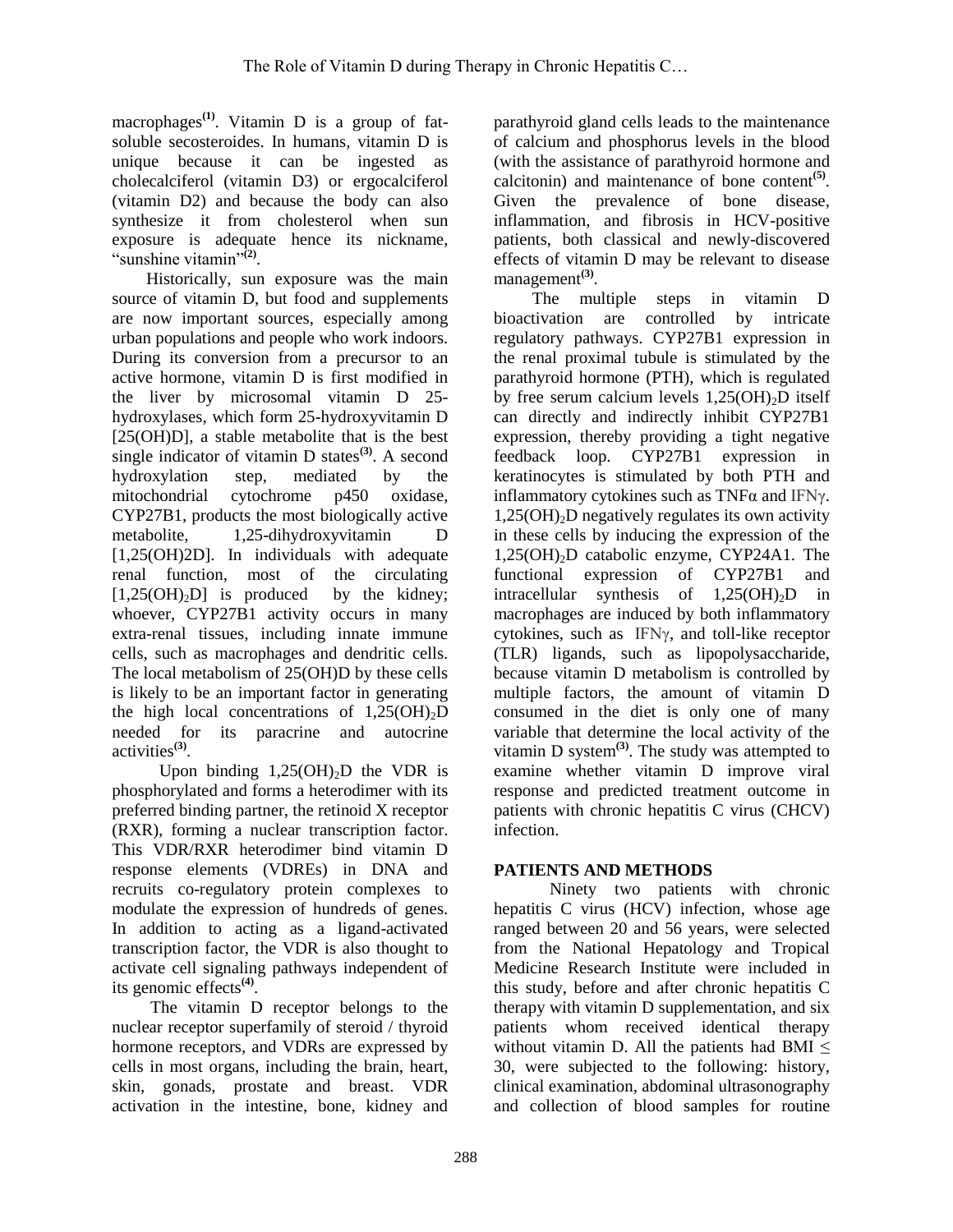laboratory investigations. CBCs and analysis of the expression of CYP 27 B1-1260 gene, vitamin D receptor (VDR), and the levels of serum 25-hydroxyvitamin D at the onset and after the treatment.

**Procedure of preparation of 25-OH Vitamin D (total) ELISA (EIA-5396)**: Lot No: 80k094, 80k024. "According to the manufacturer instructions" DRG Instruments GMBH, Germany Division of DRG International, Inc Frauenbergstr. 18, D-35039 Marburg.

1- Dispense 25 ul of each standard, control and sample with new disposable tips into the vials. 2- Dispense 50 ul Denaturation Buffer into each vial. 3- Seal vials and incubate for 30 minutes at 37 °C. 4- Add 200 ul of Neutralization Buffer to each vial. 5- Add 50 ul of Enzyme Conjugate to each vial. 6- Add 50 ul of enzyme complex to each vial. 7- Thoroughly mix for 10 seconds. It is important to have a complete mixing of the solution in this step. 8-Use 200 ul of this mixed solution for the ELISA. 9- Secure the desired number of Microtiter Wells in the frame holder. 10- Transfer 200 ul of the mixed solution of each Standard, Control and sample with new disposable tips into the appropriate wells. 11- Seal wells carefully and incubate for 60 minutes at 37°C. 12- Briskly shake out the contents of the wells. Rinse the wells 4 times with diluted Wash Solution (300 ul per well). Strike the wells sharply on absorbent paper to remove residual droplets. 13- Add 200 ul of Substrate Solution to each well. 14- Incubate for 15 minutes at room temperature. 15- Stop the enzymatic reaction by adding 100 ul of stop solution to each well. 16- Determine the absorbance (OD) of each well at  $450 \pm 10$  with a microtiter plate reader. It is recommended that the wells be read within 10 minutes after adding the stop solution.

# **Molecular analysis:**

For VDR and CYP27B1-1260 polymorphisms, genomic DNA was isolated from whole blood using the genomic DNA purification Kit (Qiagene, cat no 95430, USA) according to the manufacturer's instructions. For the detection of the VDR polymorphisms, the polymerase chain reaction (PCR) technique was applied and followed by restriction fragment length polymorphism assays. The PCR

amplifications were carried out in a total volume of 25 μL using PCR master mix (Applied Biosystem, cat no 245169, USA). The sequences of primers used for FokI were (f) 5- TGCAGCCTTCACAGGTCATA-3 (r) 5- GGCCTGCTTGCTGTTCTTAC- 3 .The cycling conditions for all the VDR polymorphisms were set as 40 cycles at 95°C for 30 s, 61°C for 30 s and 72°C for 1 min. In a total volume of 20 μL, amplified DNA (10 μL) was digested with 2 U of restriction endonucleases using the buffers and temperatures recommended by the manufacturers. The presence of restriction sites for the FokI (Ff) polymorphism was analyzed by digestion PCR product with FastDigest FokI (Thermoscientific, cat no 14211, Germany). All PCR products were sized by electrophoresis on a 4% agarose gel stained with ethidium bromide, for FF genotyping the PCR products was 265 bp, for ff genotyping the PCR products was 169 pb and for Ff genotyping the PCR products was 265, 169& 96 pb **(6)** . CYP27B1 rs10877012 promoter polymorphism was genotyped in an ABI 7300 real-time PCR system using the primers 5-GGGAGTAAGGAGCAGAGAGGTAAA-3 and 50-AACAGAGAG AGGGCCTGTCT-3(Applied Biosystem, cat no 10298, USA) as well the labeled primers 5-TGTGGGAGATTCTTTTA-3 and 5-CTGTGGGAGATTATTTTA-3 with VIC and FAM for the alleles C and A, respectively<sup>(7)</sup>.

**Statistical analysis:** Analysis of data of all patients, were coded and entered using the statistical package SPSS (Statistical Package for the Social Science) version 22. Data was summarized using mean, standard deviation, median, minimum and maximum in quantitative data and using frequency (count) and relative frequency (percentage) for categorical data. Comparisons between quantitative variables were done using the non-parametric Kruskal-Wallis and Mann-Whitney tests**(8)** . Comparison between value measure before and after treatment was done using the non parametric Wilcoxon signed rank test. For comparing categorical data, Chi square  $(\chi^2)$  test was performed. Exact test was used instead when the expected frequency is less than 5<sup>(9)</sup>. Correlation between variables was done using Spearman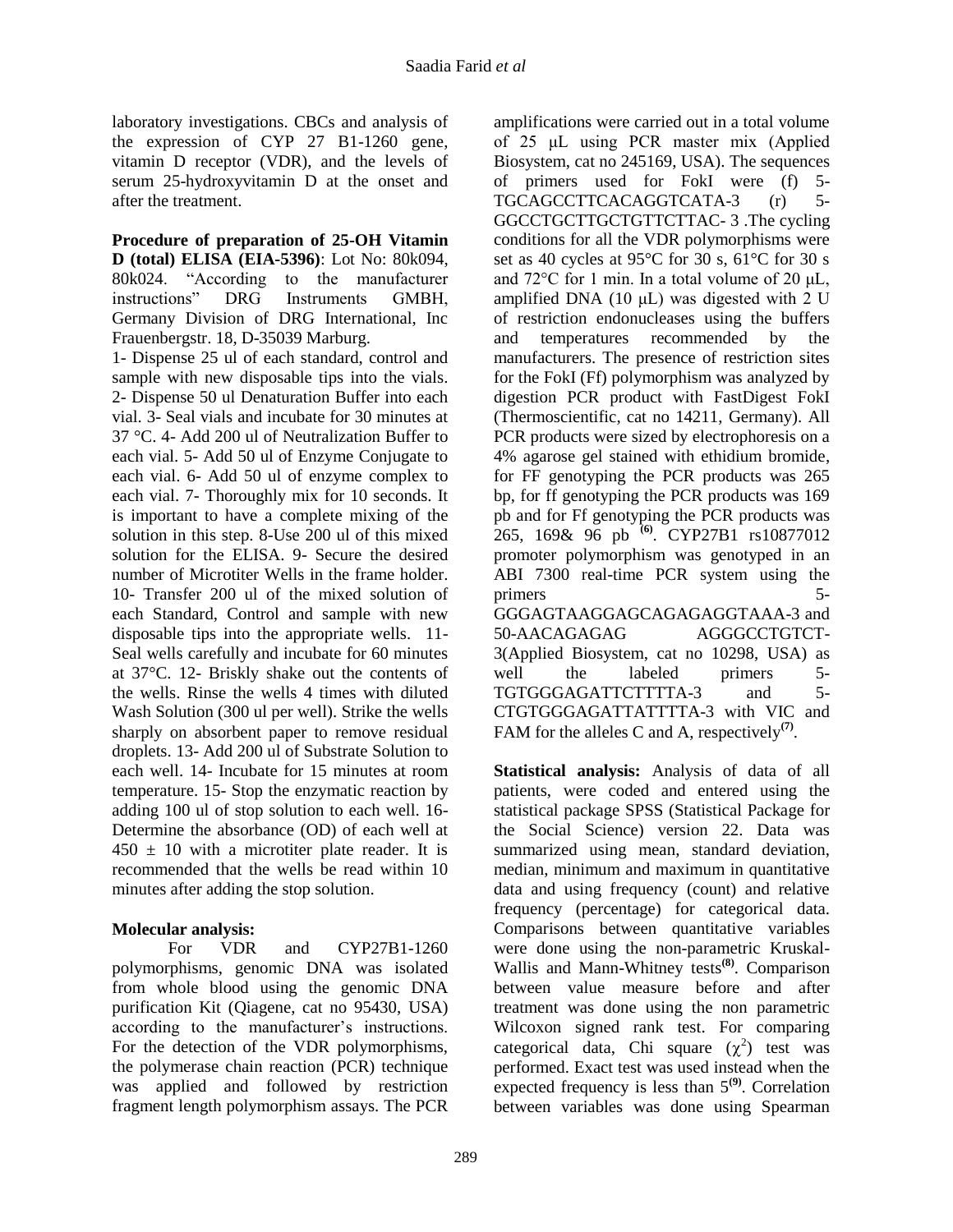correlation coefficient**(10)** . Genotype and allele frequencies were compared between the disease and the control groups and between responders and non-responders using chi-square tests. Odds ratio (OR) with 95% confidence intervals was calculated. P-values less than 0.05 were considered as statistically significant.

**Ethical consideration:** Informed consent was obtained from each patient at the time of drawing blood samples. The Research Ethical Committee of the General Organization for Teaching Hospitals and Institutes approved the protocol.

## **RESULTS**

The study included 92 patients with CHCV infection, they received the treatment associated with vitamin D supplementation and 6 control patients had received the same treatment without vitamin D supplementation.

We found that there's highly significant difference between patients and controls as regarding VDR alleles Ff with 55.4% for the patients group and ff alleles=66.7% for the controls. F allele=59.2% for the patients and f allele=66.7% for the controls.

No significant difference as regarding CYP27B1 polymorphism in the comparison between the both groups, with the increase in alleles % of CC =51.1% for the patients and 66.7% for the control group, C allele=69% for the patients and 83.3% in the control group table (1).

Figure (1) illustrates the variants polymorphism alleles in CHCV patients and controls as regarding CYP27B1.

Figure (2) illustrates the variants of VDR alleles in CHCV patients and controls.

Table (2) shows that there's increase in serum vitamin D levels with significant difference in the responder than that in non responder to treatment of CHCV with vitamin D supplementation after 48 weeks with the comparison with the same patients before treatment.

Figure (3) illustrates that serum vitamin D levels higher in the responder than that in the non responder to treatment of chronic HCV associated with vitamin D supplementation.

Table (3) Show the difference in mean serum levels of vitamin D before and after the

treatment associated with vitamin D supplementation for 48 weeks in chronic HCV patients. There's significant increase after treatment.

Figure (4) illustrates the increased level of serum vitamin D after treatment of chronic HCV associated with vitamin D supplementation than before treatment.

Table (4) show the comparison between the chronic HCV patient and controls as regarding serum level of vitamin D after treatment associated with vitamin D for 48 weeks. The level increased in patients than controls with non significant difference.

Figure (5) illustrates the increased level of vitamin D in patients than that in the controls after treatment.

Table (5) shows that there's non significant difference in the comparison between the responder to treatment of CHCV associated with vitamin D supplementation after 48 weeks and the non responder to treatment as regarding the viral load before treatment.

Table (6a) shows the relationship between the viral load and serum levels of vitamin D in CHCV patients.

Table (6b) show that there's no correlation coefficient between the viral load before treatment and the serum levels of vitamin D after treatment in CHCV patients.

Table (7) shows that the CHCV patients responder to treatment with vitamin D supplementation with 63% and that the biopsy results A1F1= 59.8%, 23.9% for the A1F2.

Table (8) shows highly significant difference in the comparison between responder and non responder to treatment of CHCV patients with vitamin D supplementation as regarding vitamin D receptor alleles ff, the F and f allele, the Ff alleles =61.8% for the non responders and 51.7% for the responder.

No significant difference as regarding CYP27B1 polymorphism with increased levels of the alleles CC=53.4% in the responders, 69.8% for the allele C in the responder and 67.6% in the non responder.

Figure (6) illustrates the variants polymorphism in the responder and non responder to treatment of CHCV patients with vitamin D supplementation as regarding CYP27B1 alleles.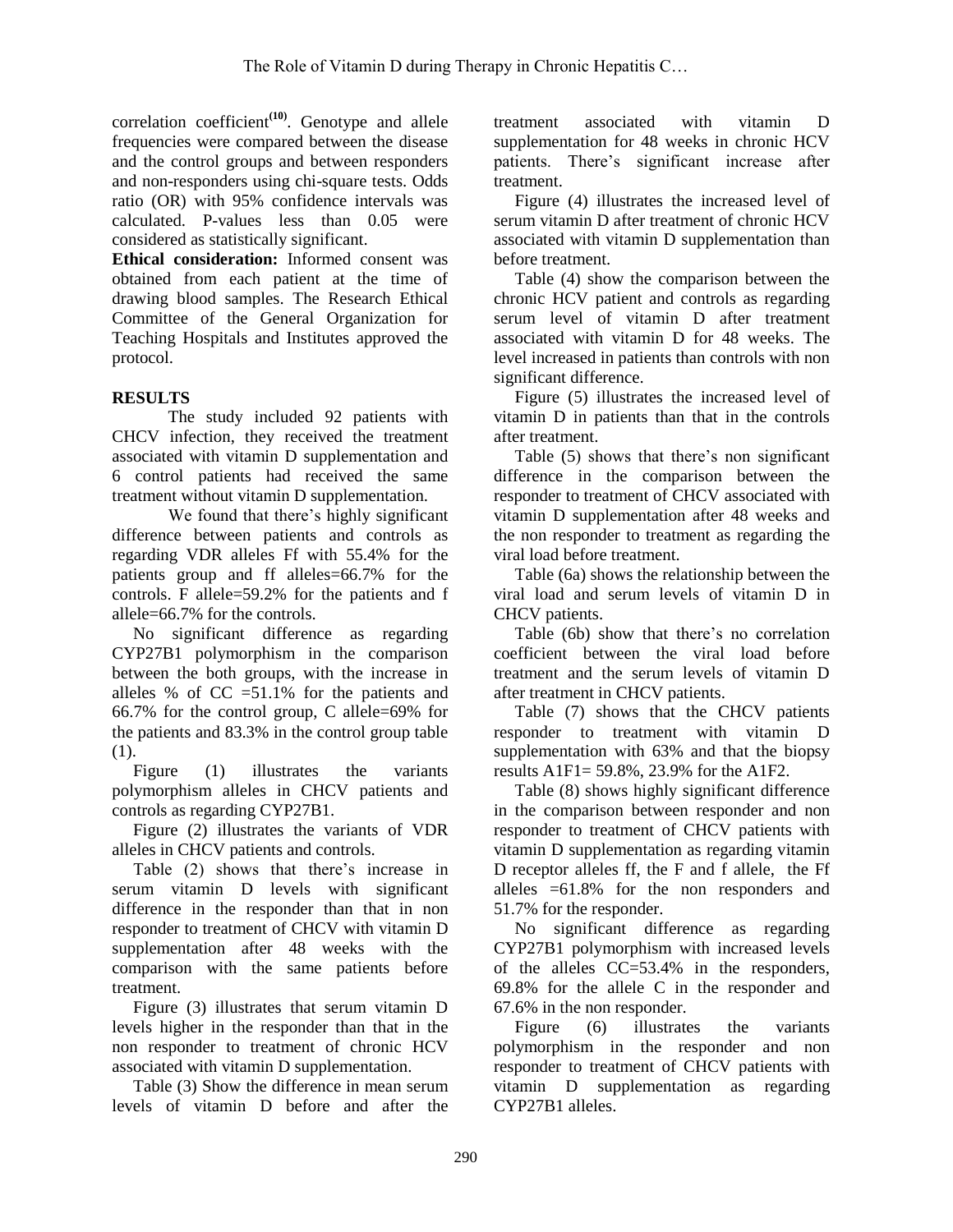Figure (7) illustrates the variants of VDR alleles in CHCV patients' responder to treatment with vitamin D supplementation after 48 weeks and non responder.

Table (9) shows that there's non significant difference between the serum vitamin D levels in CHCV patients between before and after treatment as regarding CYP27B1 polymorphism.

Figure (8) illustrates the levels of CYP27B1 alleles as regarding serum vitamin D levels before treatment in CHCV patients.

Figure (9) illustrates the levels of CYP27B1 alleles as regarding serum vitamin D levels after treatment in CHCV patients.

Figure (10) illustrates the genotype CYP27B1 (CC).

Figure (11) illustrates the genotype CYP27B1 (CA).

Figure (12) illustrates the genotype CYP27B1 (AA).

Figure (13) illustrates an agroase gel electrophoresis show VDR genotyping (Ff, ff and FF).

## **DISCUSSION**

Vitamin D has benefits in chronic HCV infection **(11)** . Abu Mouch *et al.* **(12)** observed the benefit of adding vitamin D to conventional antiviral therapy in patients with chronic hepatitis C. The results of the present genetic validation study suggest an association between the CYP27B1-1260 promoter SNPs and the treatment of chronic hepatitis C although CYP27B1 was not significantly associated with sustained virologic response. Cooper *et al.* **(13)** postulated that an association between the CYP27B1-1260 promoter SNP rs 10877012 and sustained virological response (SVR) to treatment of chronic hepatitis C, with PEG-IFNα and ribavirin. The association was found only in patients with a poor-response IL28B genetic background, whereas CYP27B1-1260 rs 10877012 was not significantly associated with SVR in patients with good-response IL28B genotype. CYP27B1-1260 rs10877012 is a functional polymorphism in the promoter of the 1α-hydroxylase, the enzyme required for the bioactivation of  $25(OH)D_3$  to  $1,25(OH)_2D_3$ (calcitriol). The CC genotype of CYP27B1 is associated with poor response to interferon-αbased treatment of chronic hepatitis C**(14)**. 1αhydroxylase is expressed not only in the kidney but also in inflamed tissue and even in immune cells, were it serves as a local, inducible producer of calcitriol<sup>(15)</sup>. Bioactive vitamin D is an important immune modulator, as for example T cells and macrophages crucially depend on calcitriol in various conditions**(16-18)** . Vitamin D deficiency has been reported in HCV-infected patients without advanced fibrosis and with a functional CYP27B1-1260 polymorphism associated with diminished active  $1,25(OH)_2$ vitamin  $D_3$  concentrations, resulting in a poor response to INF-based therapy<sup>(14)</sup>. Moreover, this polymorphism (rs10877012) was associated with response to IFN-based therapy <sup>(19)</sup>.

In the present study, we found that there's significant difference between responder and non responder to treatment as regarding serum levels of vitamin D; SVR equal 63%. Analyzing the impact of functionally relevant genetic polymorphisms in vitamin D cascade on SVR may provide stronger evidence on an intrinsic role of vitamin D metabolism in the pathogenesis and treatment of chronic hepatitis C than analyzing exclusively vitamin D serum levels, which are affected by various parameters including season, sunlight exposure, nutrition, and the metabolic syndrome  $(20,21)$ . Gal-Tanamy *et al.* **(22)** observed that vitamin D supplementation was reported to improve the probability of achieving a sustained virologic response when combined with antiviral treatment against hepatitis C, and suggesting that vitamin D has a role as a natural antiviral mediator.

In our study, we observed that the serum levels of vitamin D was higher in the patients after the treatment associated with vitamin D supplementation than the controls but the difference insignificant in between, and that the level of serum vitamin D increased after treatment than before treatment the increase with significant difference. Yokoyama *et al.* **(23)** found that the baseline vitamin D concentration for patients was lower in the patients than in the control group, whereas their SVR rates did not differ. Increased production of 1,25-dihydroxy vitamin  $D_3$  results in the synthesis of cathelicidine, a peptide capable of destroying many viral infectious agents, low serum levels of 25-hydroxyvitain D (<20 ng/mL) prevent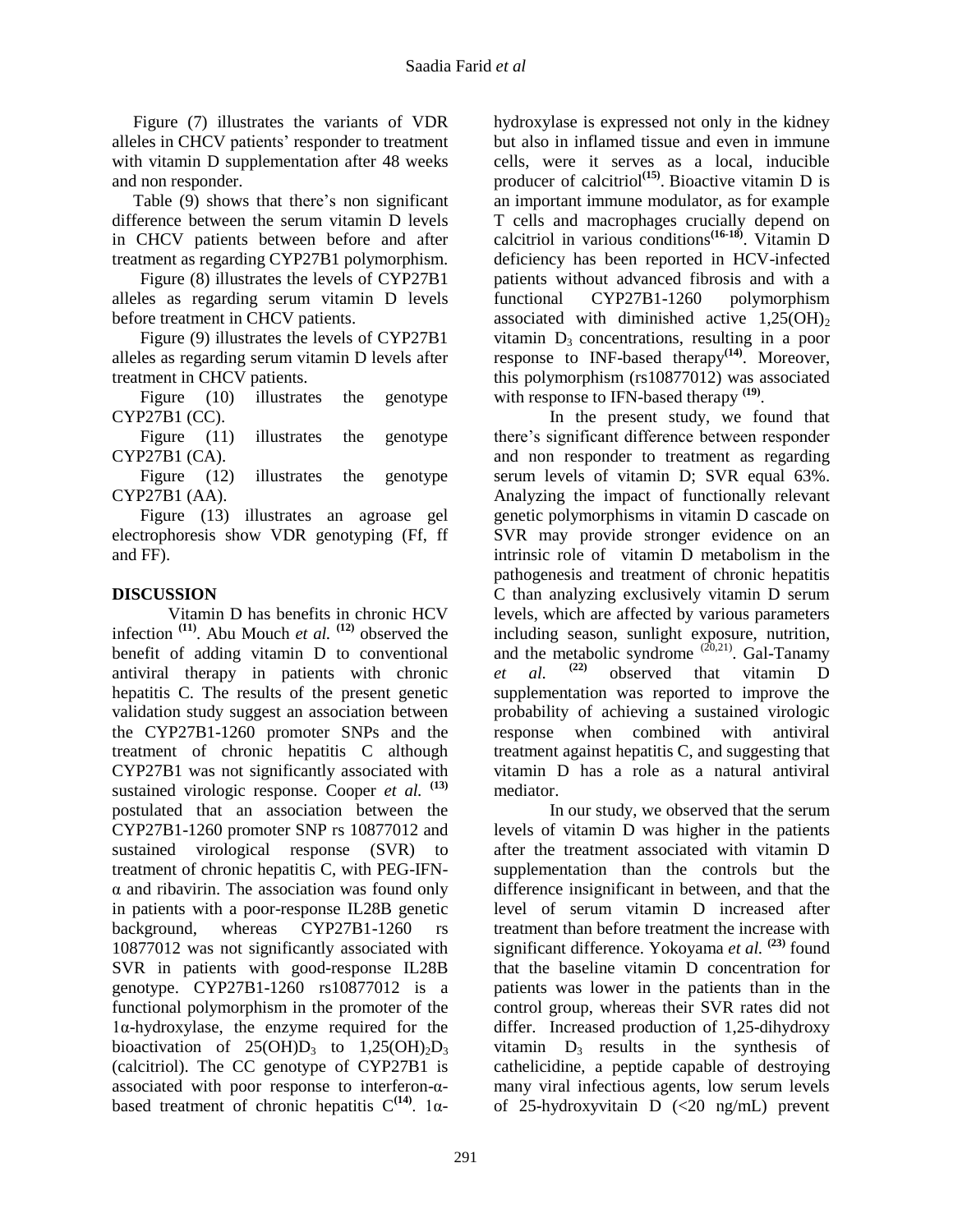macrophages from initiating the innate immune response, which may explain why African Americans, who are often vitamin D deficient, are more prone to contracting viral infections**(16)** . A panel from the endocrine society concluded that 32 ng/ml should be used as the threshold of 25(OH)D sufficiency in patients with various disease conditions**(24) .** Nimer and Mouch **(25)** found that the normal serum level of vitamin D  $>$  32ng/mL. The 73<sup>rd</sup> Annual scientific meeting of the American College of Gastroenterology, researchers from the University of Tennessee in Memphis measured the vitamin D levels in people with chronic liver disease. After dividing every vitamin D deficiency into three categories (mild, moderate and severe), the investigators found that 92.4% of those had some degree of vitamin D deficiency, at least 33% of participants were severely deficient , severe deficiency was more common among those with cirrhosis**(26)** .

In the present work, we found that VDR genetic polymorphisms showed a highly significant difference between the patient and the control group, and also there's highly significant difference between the responder and non responder. Holick<sup>(3)</sup> postulated that the levels of vitamin D binding protein and VDR are additional variables that strongly influence the magnitude of biological effects of vitamin D. VDR activation by  $1,25(OH)_{2}D$  has long been known to increase intestinal calcium and phosphate absorption, fostering healthy bones. Lead researcher Dr. Satheesh P. Nair commented, "Since deficiency is common among these patients, vitamin D replacement may hopefully prevent osteoporosis and other bone complications related to end stage liver disease" **(27)** . A study of VDR genetic polymorphisms has found that the bAt (CCA) haplotype is significantly associated with fibrosis progression rate as compared to the bat (CAA) and BaT (TAG) haplotypes **(28)** . A growing number of studies reveal pleiotropic roles of 1,25(OH)2D beyond bone and calcium metabolism, including the induction of antimicrobial genes and the reduction of inflammation and fibrogenesis. Persistent HCV infection modulates the balance between immunostimulatory and inhibitory cytokines that can prolong inflammation and lead to fibrosis

and chronic liver disease**(29)** . Gutierrez *et al.* **(30)** have shown that vitamin  $D_3$  increase VDR protein expression and inhibits viral replication in cell culture.

The study suggest that there's no correlation coefficient between the viral load and the serum levels of vitamin D in chronic hepatitis C, and showed that the majority of patients were A1F1 59.8%, Garcia-Alvarz **(31)** added that the risks for advanced liver fibrosis and odds for achieving sustained virologic response were affected by vitamin D levels in patients with hepatitis C, virus infection. Researchers conducted a meta-analysis of 14 included studies published from 2011 to 2014 after a literature search of PubMed, Scopus, Liacs and Cochrance library databases. Seven studies focused on vitamin D and advanced liver fibrosis, and have found that low vitamin D levels increased risk for advanced liver fibrosis, decreased SVR rate among patients with HCV.

## **REFERENCES**

**1**- **Cacopardo B, Camma C, Petta S, Pinzone MR, Cappellani A, Zanghi A, Nicolosi A, Nunnari G (2012):** Diagnostic and therapeutical role of vitamin D in chronic hepatitis C virus infection. Front Biosci., (Elite Ed) 1(4): 1276-1286.

**2**- **Wolf G (2004): "**The discovery of vitamin D: the contribution of Adolf Windaus". J Nutr., 134(6):1299-302.

**3**- **Holick MF (2010):** Vitamin D: physiology, molecular biology, and clinical applications. Springer.

**4**-**Messa P, Alfieri C, Rastaldi MP (2011):** Recent insights into vitamin D and its receptor. J. Nepherol., 24 (Suppl 18): S30-37.

**5**- **Holick HF (2004):** Sunlight and vitamin D for bone health and prevention of autoimmune diseases, cancers and cardiovascular diseases. The American Journal of Clinical Nutrition, 80: 1678S-1688S.

**6- Xu YI, Shibata A, McNeal JE, Stamey TA, Feldman D, Peehl DM (2003):** Vitamin D receptor start codon polymorphism (Fok1) and prostate cancer progression. Cancer Epidemiol Biomarkers Prev., 12(1): 23-27.

**7- Lopez ER, Regulla K, Pani MA, Krause M, Usadel KH, Badenhoop K (2004):** CYP27B1 polymorphisms variants are associated with type 1 diabetes mellitus in Germans. J Steroid Biochem Mol Biol., 90: 155-157.

**8**- **Chan YH (2003a):** Biostatistics 102: Quantitative Data-Parametric & Non-parametric Tests. Singapore Med J., 44(8): 391-396.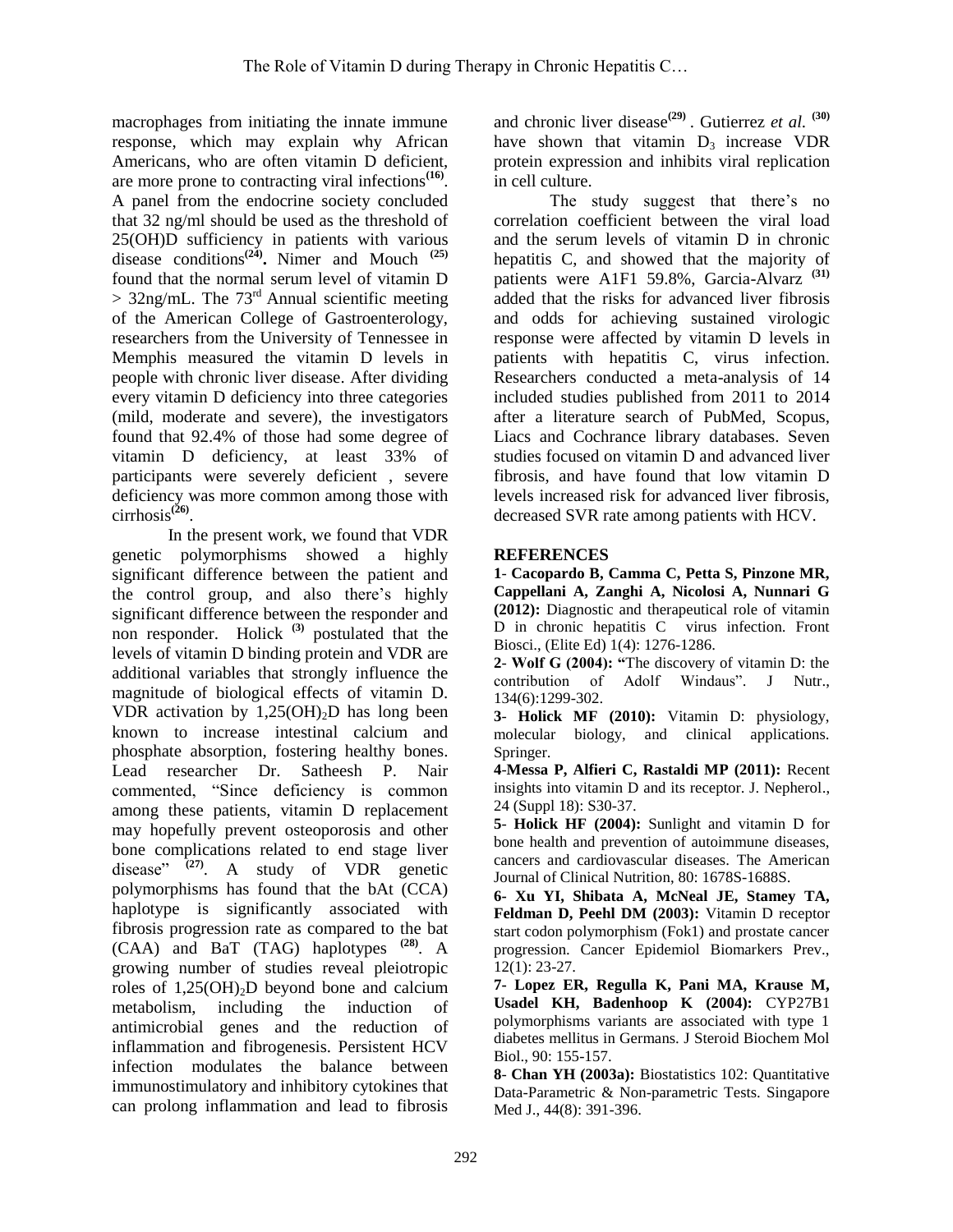**9**- **Chan YH (2003b):** Biostatistics 103: Qualitative Data-Tests of Independence. Singapore Med J., 44(10): 498-503.

**10**- **Chan YH (2003c):** Biostatistics 104: Correlational Anal-Singapore Med J., 44(12): 614- 619.

**11-Robinson R, (2010):** Vitamin D has benefits in chronic HCV infection. Hepatitis C – MedHelp, MedPage, June 7, 2010. Also by **Mikesimon** 1 Nov 06, 2009, the  $60<sup>th</sup>$  annual Liver meeting of (AASLD).

**12**- **Abu Mouch S, Fireman Z, Jarchovsky J, Assy N (2009):** Vitamin D supplementation improves SVR in chronic hepatitis C (genotype1) in naïve patients treated with peg interferon alpha and ribavirin: a prospective randomized study. Hepatology, 50:LB20.

**13- Cooper JD, Smyth DJ, Walker NM, Stevens H, Burren OS** *et al.* **(2011):** Inherited variation in vitamin D genes is associated with predisposition to autoimmune disease type 1 diabetes. Diabetes, 60: 1624-1631.

**14**- **Lange CM, Bojunga J, Ramos-Lopez E, Von Wanger M, Hassler A, Vermehern J, Herrmann E, Badenhoop K, Zeuzem S, Sarrazin C (2011):** Vitamin D deficiency and a CYP B1-1260 promoter polymorphism are associated with chronic hepatitis C and poor response to interferon-alfa based therapy. J Hepatol., 54: 887-893.

**15- Zehnder D, Bland R, Williams MC, McNich RW, Howie AJ** *et al.* **(2011):** Extrrenal expression of 25-hydroxyvitamin  $D_3-1$  alpha-hydroxylase. J Clin Endocrinol Metab., 86: 888 -894.

**16**- **Liu PT, Stenger S, Li H, Wenzel L, Tan BH** *et al.* **(2006):** Toll-like receptor triggering of a vitamin D-mediated human antimicrobial response. Science 311: 1770- 1773.

**17- Ramagopalan SV, Heger A, Berlanga AJ** *et al.* **(2010):** A ChiP-seq defined genome-wide map of vitamin D receptor binding: Association with disease and evolution. Genome Research, 20: 1352- 1360.

**18- von Essen MR, Kongsbak M, Schjerling P, Olgaard K, Odum N** *et al.* **(2010):** Vitamin D controls T cell antigen receptor signaling and activation of human T cells. Nat Immunol., 11: 344- 349.

**19- Lang CM, Bibert S, Kutalik Z** *et al.* **(2012):** A genetic validation study reveals a role of vitamin D metabolism in the response to interferon –alfa-based therapy of chronic hepatitis C. PloSONE 7:e40159. United States.

**20**- **Bouillon R, Auwerx J, Dekeyser L, Fevery J, Lisscens W** *et al.* **(1984):** Serum vitamin D metabolites and their binding protein in patients with liver cirrhosis. J Clin Endocrinal Metab., 59: 86 -89.

**21**- **Rosen CJ (2011):** Clinical practice- Vitamin D insufficiency. N Engl J Med., 364: 284-254.

**22- Gal-Tanamy M, Bachmetov L, Ravid A, Koren R, Erman A, Tur-Kaspa R, Zemel R (2011):** Vitamin D: an innate antiviral agent suppressing hepatitis C virus in human hepatocytes. Hepatology, 54(5): 1570- 1579.

**23- Yokoyama S, Takahashi S, Kawakami Y, Hayes CN, Kohno H, Tsuji K, Aisaka Y, Kira S, Yamashina K, Nonaka M, Moriya T, Kitamoto M, Aimitsu S, Nakanishi T, Kawakami H, Chayama K (2014):** Effect of vitamin D supplementation on pegylated Interferon/Ribavirin therapy for chronic hepatitis C genotype 1b. J Virol Hepat., 21(5): 348- 356.

**24- Holick MF, Binkley NC, Bischhoff-Ferrari HA, Gordon CM, Hanly DA, Heaney RP** *et al.*  **(2011):** Evaluation, treatment, and prevention of vitamin D deficiency: an Endocrine Society clinical practice guideline. J Clin Endocrinol Metab., 96:1911- 1930.

**25**- **Nimer A, and Mouch A (2012):** Vitamin D improves viral response in hepatitis C genotype 2-3 naïve patients. World J Gastroentrol., 18(8):800- 805. **26**- **Cutler N, L.Ac (2008):** Caution: Hepatitis C and vitamin D deficiency. Hepatitis C News, Update and Co…http://www.hepatitis-

central.com/mt/arcives/2008/10/hepatitis- c 11.html

**27- Satheesh PN (2008):** Vitamin D deficiency common in patients with IBD, chronic liver disease, vit D replacement may be necessary to reverse deficiency-related bone loss. AAAS and EurekAlert the global source for science news American College of Gastroenterology Orland, FL, Oct 6, 2008.

**28-Baur K, Mertens JC, Schmitt J, Iwata R, Stieger B, Eloranta JJ** *et al.* **(2012):** Combined effect of 25-OH vitamin D plasma levels and genetic vitamin D receptor (NR III) variants on fibrosis progression rate in HCV patients. Liver Int., 32: 635- 643.

**29- Larrubia JR, Benito-Martinez S, Calvino M, Sanz-DE-Villalobos E, Parra-Cid T (2008):** Role of chemokines and their receptors in viral persistence and liver damage during chronic hepatitis C virus infection. World J Gastroenterol., 14:7149- 7159.

**30- Gutierrez JA, Jones KA, Fitzgerald RL** *et al.*  **(2010):** Vitamin D metabolites inhibit replication of the hepatitis C virus. Hepatology Supplement, A803.

**31- Garcia-Alvarez M (2014):** Low vitamin D levels increased risk for advanced liver fibrosis, decreased SVR rate among patients with HCV. Hepatology, doi:10.1002/hep.27281.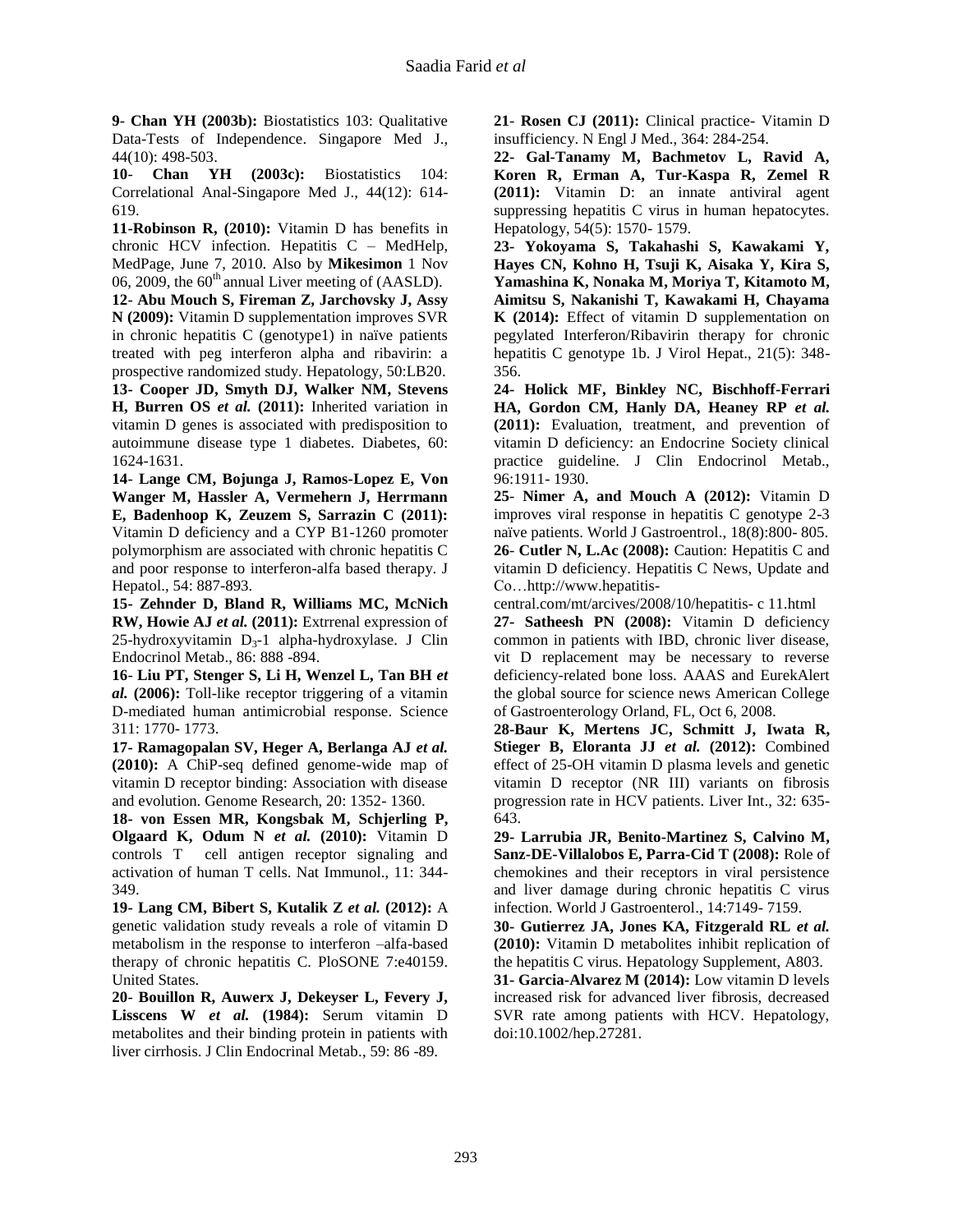| <b>Variables</b> |                               | <b>Patients</b> $(n=92)$ |       |                       | <b>Control</b> $(n=6)$ | P value          | OR (95%CI)                |
|------------------|-------------------------------|--------------------------|-------|-----------------------|------------------------|------------------|---------------------------|
|                  |                               | <b>Count</b>             | $\%$  | Count                 | $\%$                   |                  |                           |
| <b>CYP27B1</b>   | AA                            | 12                       | 13.0% | 0                     | $.0\%$                 | $\boldsymbol{l}$ |                           |
|                  | AC                            | 33                       | 35.9% | $\overline{2}$        | 33.3%                  | $\boldsymbol{l}$ | 1.119 (0.194-<br>6.438)   |
|                  | CC                            | 47                       | 51.1% | $\boldsymbol{4}$      | 66.7%                  | 0.679<br>$NS^*$  | 0.522(0.091<br>2.993)     |
|                  | <b>Allele</b><br>$\mathbf{A}$ | 57                       | 31%   | $\overline{2}$        | 16.7%                  | 0.516            | $2.244(0.476-$            |
|                  | <b>Allele</b><br>$\mathbf C$  | 127                      | 69%   | 10                    | 83.3%                  | $NS^*$           | 10.573)                   |
|                  | FF                            | 29                       | 31.5% | $\overline{2}$        | 33.3%                  | $\boldsymbol{l}$ | $0.921(0.159-$<br>5.316)  |
|                  | <b>Ff</b>                     | 51                       | 55.4% | $\boldsymbol{\theta}$ | $.0\%$                 | $0.010 S*$       |                           |
| <b>VDR</b>       | ff                            | 12                       | 13.0% | $\boldsymbol{4}$      | 66.7%                  | $0.006 S*$       | $0.075(0.012 -$<br>0.455) |
|                  | <b>Allele</b><br>$\mathbf{F}$ | 109                      | 59.2% | $\boldsymbol{4}$      | 33.3%                  | 0.078            | 2.907 (0.845-             |
|                  | <b>Allele</b><br>f            | 75                       | 40.8% | 8                     | 66.7%                  | $NS^*$           | 10.001)                   |

**Table (1): Comparison between CHCV patients and controls as regarding CYP27B1 polymorphism and vitamin D receptor.**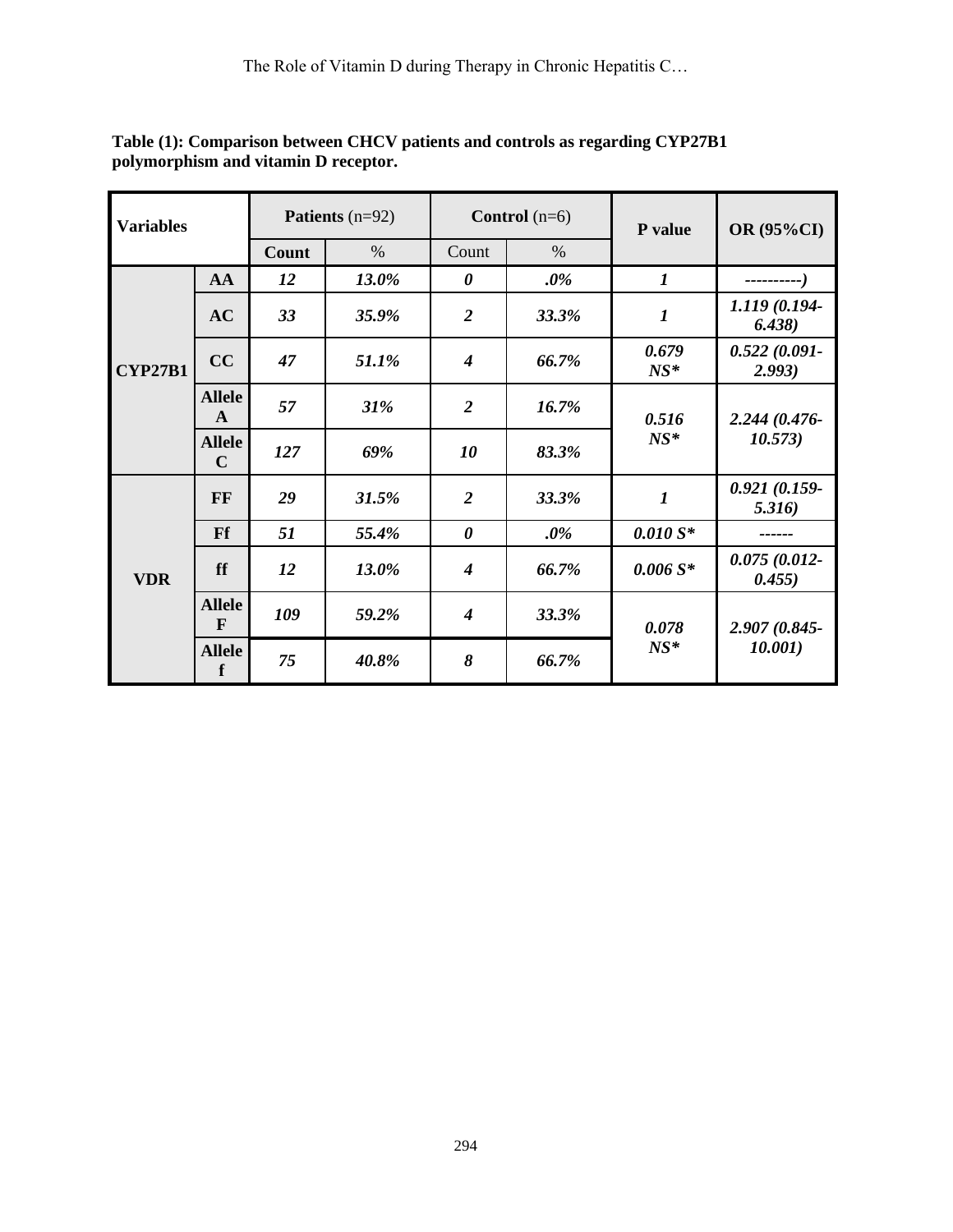Saadia Farid *et al*



**Figure (1): Illustrates the variants polymorphism alleles in CHCV patients and controls as regarding CYP27B1.**



**Figure (2): Illustrates the variants of alleles in CHCV patients and controls.**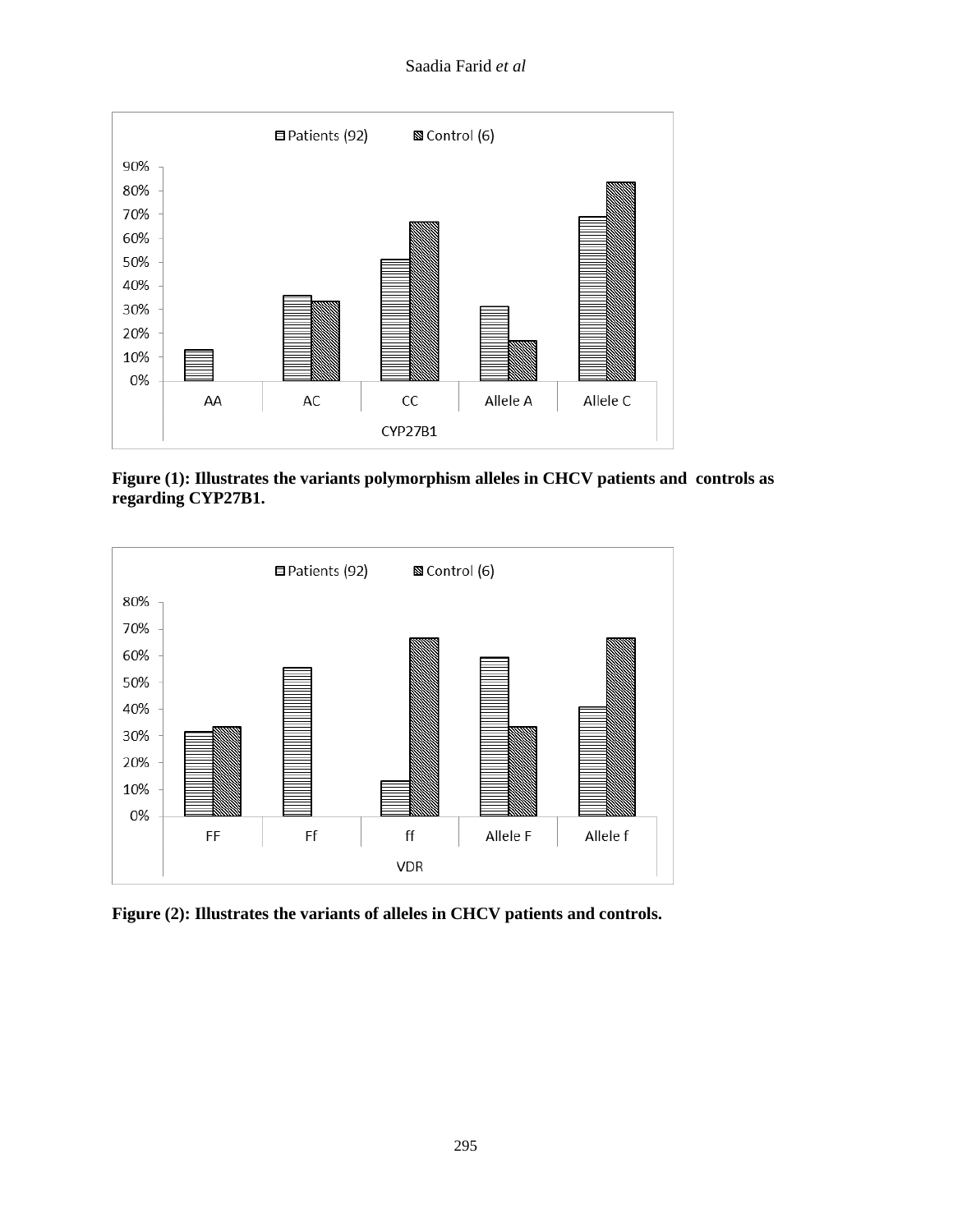The Role of Vitamin D during Therapy in Chronic Hepatitis C…

| treatment in CHCV patients.           |                 |            |                   |      |                             |             |                 |       |      |                        |                 |
|---------------------------------------|-----------------|------------|-------------------|------|-----------------------------|-------------|-----------------|-------|------|------------------------|-----------------|
|                                       |                 | <b>SVR</b> |                   |      |                             |             |                 |       |      |                        |                 |
| <b>Variables</b>                      | <b>Positive</b> |            |                   |      |                             |             | <b>Negative</b> |       |      |                        |                 |
|                                       | <b>Mean</b>     | <b>SD</b>  |                   |      | Median Minimum Maximum Mean |             | <b>SD</b>       |       |      | Median Minimum Maximum |                 |
| S. vit<br>D.OH<br>before<br>treatment | 48.95 38.19     |            | 40.65             | 8.50 | 167.40                      | 54.95 38.83 |                 | 48.50 | 9.30 | 217.60                 | 0.348<br>$NS^*$ |
| S. vit<br>D.OH<br>after               |                 |            | 32.94 27.16 25.15 | 5.90 | 163.2                       | 74.08 79.57 |                 | 47.35 | 3.70 | 290.00                 | $0.027 S^*$     |

**Table (2): Associations between SVR and the levels of serum vitamin D before and after treatment in CHCV patients.**



**treatment**

**Figure (3): Illustrates that serum vit D levels in patients responder to hepatitis C virus treatment more than non responder.**

| <b>Variables</b>                      | <b>Mean</b> | <b>Standard</b><br><b>Deviation</b> | <b>Median</b> |             | Minimum   Maximum | <b>P</b> value |
|---------------------------------------|-------------|-------------------------------------|---------------|-------------|-------------------|----------------|
| <b>S.vit D.OH before</b><br>treatment | 48.14       | 38.16                               | 45.65         | 8.50        | 217.60            | 0.035          |
| S.vit D.OH after<br>treatment         | 50.74       | 56.18                               | 31.15         | <b>3.70</b> | 290.00            | $S^*$          |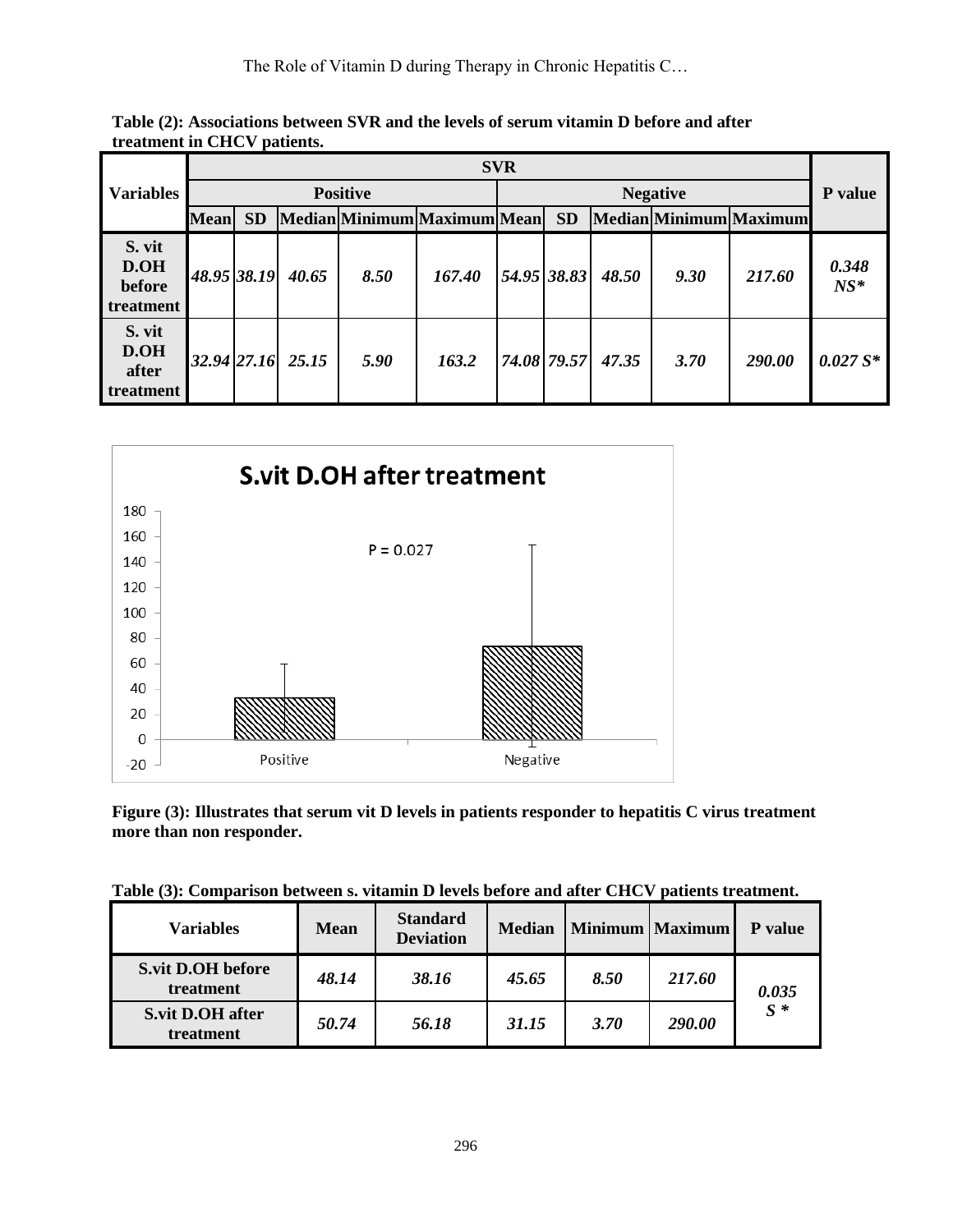Saadia Farid *et al*



**Figure (4): Levels of serum vitamin D levels in CHCV patients before and after treatment.**

| Table (4): Comparison between the levels of serum vitamin D after treatment in CHCV patients |  |
|----------------------------------------------------------------------------------------------|--|
| and the controls.                                                                            |  |

| <b>Variables</b>                    | <i>patients</i> |           |                     |      |                                                                | <b>Control</b> |  |                                                                                   |      |       |                 |
|-------------------------------------|-----------------|-----------|---------------------|------|----------------------------------------------------------------|----------------|--|-----------------------------------------------------------------------------------|------|-------|-----------------|
|                                     | Meanl           | <b>SD</b> |                     |      | Median Minimum Maximum Mean  SD  Median Minimum Maximum  value |                |  |                                                                                   |      |       |                 |
| s.vit<br>D.OH<br>after<br>treatment |                 |           | $50.74$ 56.18 31.15 | 3.70 | 290.00                                                         |                |  | $\begin{array}{ c c c c c c c c } \hline 20.20 & 9.15 & 20.10 \hline \end{array}$ | 9.70 | 36.40 | 0.157<br>$NS^*$ |



**Figure (5): The difference in levels of vitamin D between patients and controls after treatment.**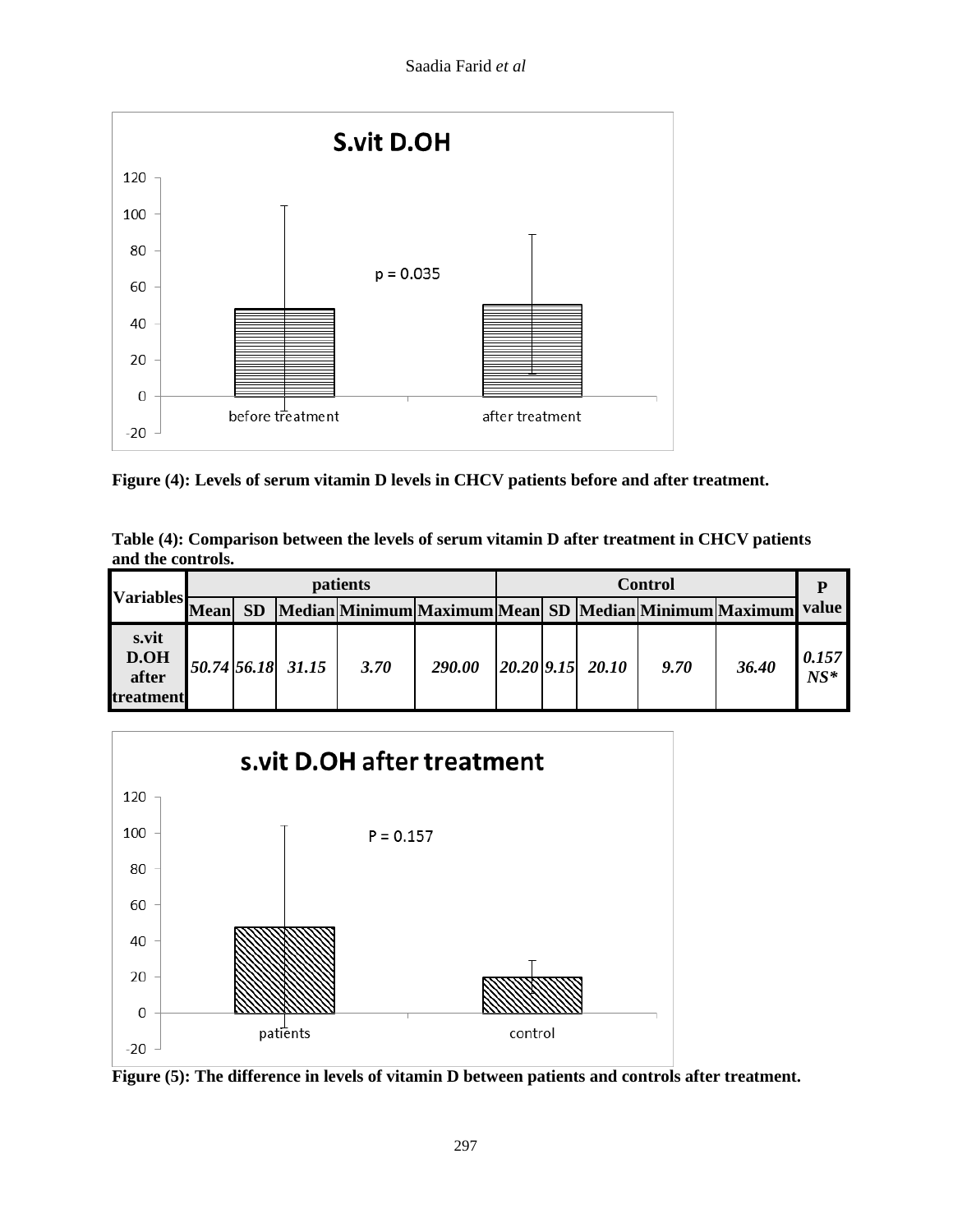#### **Table (5): Comparison between CHCV patients responder and non responder to treatment as regarding quantitative PCR before treatment.**

|                                   |                                  | <b>SVR</b> |               |        |                  |                 |           |               |     |                |       |  |
|-----------------------------------|----------------------------------|------------|---------------|--------|------------------|-----------------|-----------|---------------|-----|----------------|-------|--|
| <b>Variables</b>                  | <b>Positive</b>                  |            |               |        |                  | <b>Negative</b> |           |               |     |                | value |  |
|                                   | Mean                             | <b>SD</b>  | <b>Median</b> |        | Minimum  Maximum | Mean            | <b>SD</b> | <b>Median</b> | Min | <b>Maximum</b> |       |  |
| <b>PCR</b><br>before<br>treatment | 2358089.47 2765355.02 1363500.00 |            |               | 959.00 |                  |                 |           |               |     |                |       |  |

## **Table (6 a): The relationship between viral load and serum level of vit.D in CHCV patients.**

| Variables                            | <b>Mean</b> | <b>Standard</b><br><b>Deviation</b> | <b>Median</b> | <b>Minimum</b> | <b>Maximum</b> |
|--------------------------------------|-------------|-------------------------------------|---------------|----------------|----------------|
| <b>S.vit D.OH after</b><br>treatment | 50.74       | 56.18                               | 31.15         | <b>3.70</b>    | 290.00         |
| <b>PCR</b> before treatment          | 3720347.11  | 10840410.68                         | 950770.50     | <b>2.00</b>    | 90900004.00    |

## **Table (6 b): The relationship between serum vitamin D level and viral load.**

| Variables                   |                                          | s.vit D.OH<br>after<br>treatment |
|-----------------------------|------------------------------------------|----------------------------------|
|                             | <b>Correlation</b><br><b>Coefficient</b> | 0.000                            |
| <b>PCR</b> before treatment | <b>P</b> value                           | $0.998$ NS*                      |
|                             |                                          | 92                               |

**Table (7): Distribution of the studied CHCV patients as regarding biopsy.**

| <b>Variables</b> |          | Count          | $\frac{0}{0}$ |
|------------------|----------|----------------|---------------|
|                  | positive | 34             | 37.0%         |
| <b>SVR</b>       | negative | 58             | 63.0%         |
|                  | A1F1     | 55             | 59.8%         |
|                  | AIF2     | 22             | 23.9%         |
|                  | AIF3     | 2              | 2.2%          |
| <b>Biopsy</b>    | A2F1     | 4              | 4.3%          |
|                  | A2F2     | 6              | 6.5%          |
|                  | A2F3     |                | $1.1\%$       |
|                  | A3F3     | $\mathfrak{D}$ | 2.2%          |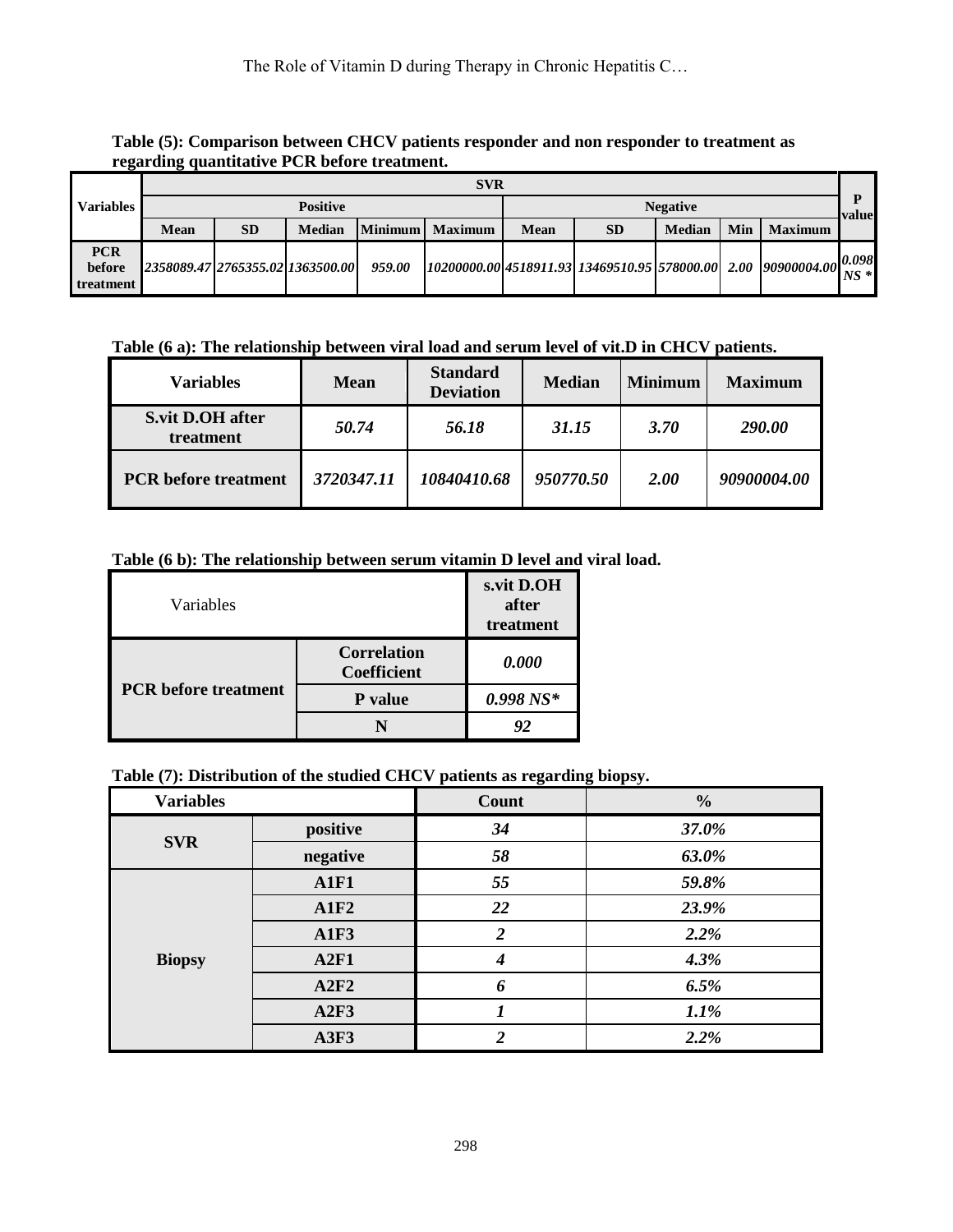| <b>Variables</b> |                 |                   | <b>SVR</b>                                                     |    |                   |                   |                           |
|------------------|-----------------|-------------------|----------------------------------------------------------------|----|-------------------|-------------------|---------------------------|
|                  |                 | Positive $(n=34)$ |                                                                |    | Negative $(n=58)$ | P value           | OR (95%CI)                |
|                  |                 |                   | <b>Count</b><br>$\frac{0}{0}$<br><b>Count</b><br>$\frac{0}{0}$ |    |                   |                   |                           |
|                  | AA              | $\boldsymbol{4}$  | 11.8%                                                          | 8  | 13.8%             | $\boldsymbol{l}$  | $0.833(0.231$ -<br>3.005) |
|                  | AC              | 14                | 41.2%                                                          | 19 | 32.8%             | 0.416             | 1.437 (0.598-<br>3.450    |
| <b>CYP27B1</b>   | CC              | 16                | 47.1%                                                          | 31 | 53.4%             | 0.554             | $0.774(0.331-$<br>1.808)  |
|                  | <b>Allele A</b> | 22                | 32.4%                                                          | 35 | 30.2%             | 0.758             | 1.107 (0.581-             |
|                  | <b>Allele C</b> | 46                | 67.6%                                                          | 81 | 69.8%             | $NS^*$            | 2.108)                    |
|                  | FF              | 13                | 38.2%                                                          | 16 | 27.6%             | 0.289             | $1.625(0.661-$<br>3.997)  |
|                  | <b>Ff</b>       | <b>21</b>         | 61.8%                                                          | 30 | 51.7%             | 0.350             | 1.508 (0.636-<br>3.571)   |
| <b>VDR</b>       | ff              | 0                 | $.0\%$                                                         | 12 | 20.7%             | 0.003<br>$S^{**}$ |                           |
|                  | <b>Allele F</b> | 47                | 69.1%                                                          | 62 | 53.4%             | 0.037             | 1.949 (1.037-             |
|                  | <b>Allele f</b> | 21                | 30.9%                                                          | 54 | 46.6%             | $S^*$             | 3.663)                    |

**Table (8): Shows the comparison between responder and non responder to treatment as regarding CYP27B1 polymorphism and vitamin D receptor in CHCV patients.**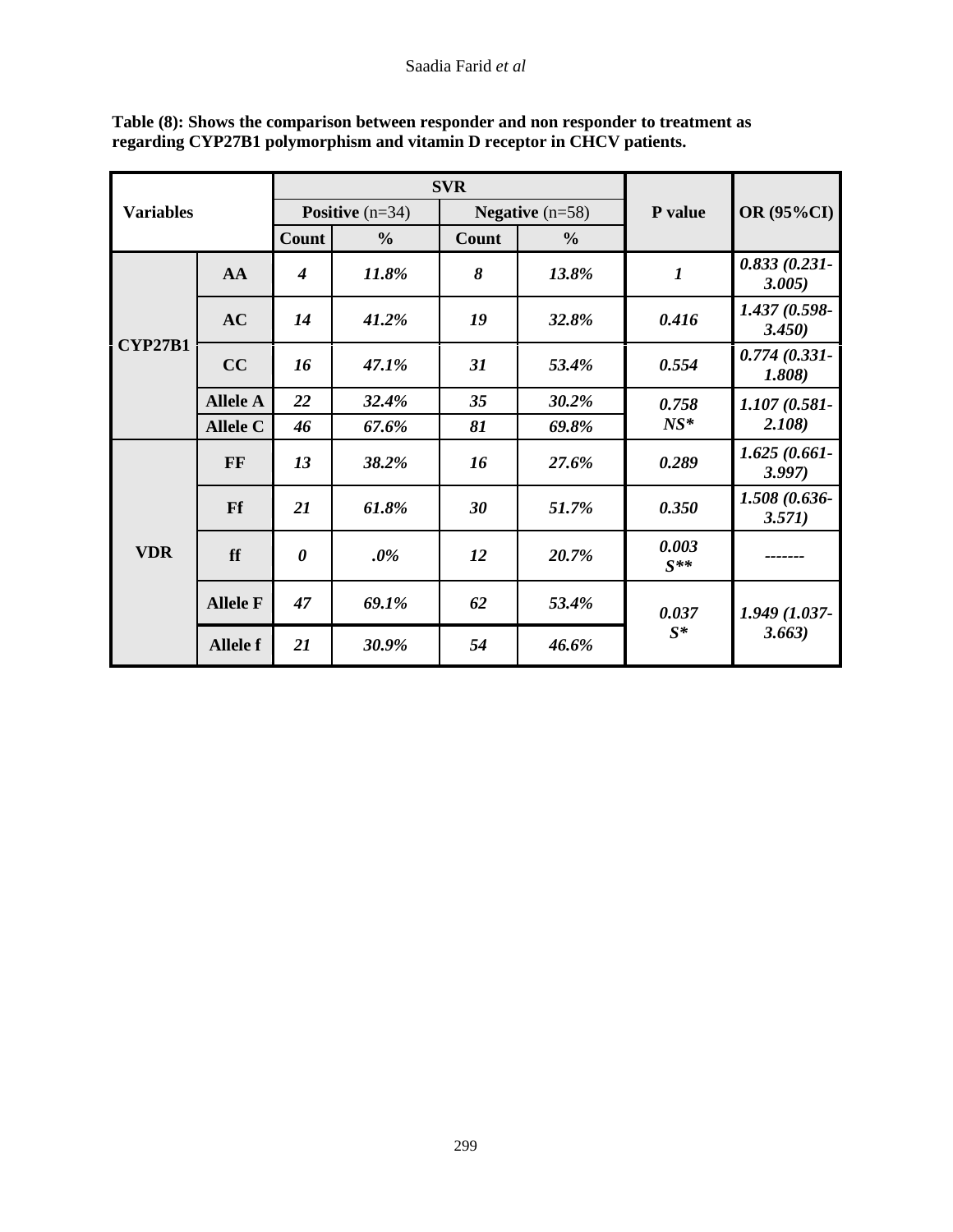

The Role of Vitamin D during Therapy in Chronic Hepatitis C…

**Figure (6): Illustrates the variants polymorphism in responder and non responder CHCV patients as regarding CYP27B1 alleles.**



**Figure (7): Illustrates the variants of VDR alleles in CHCV responder and non responder CHCV patients.**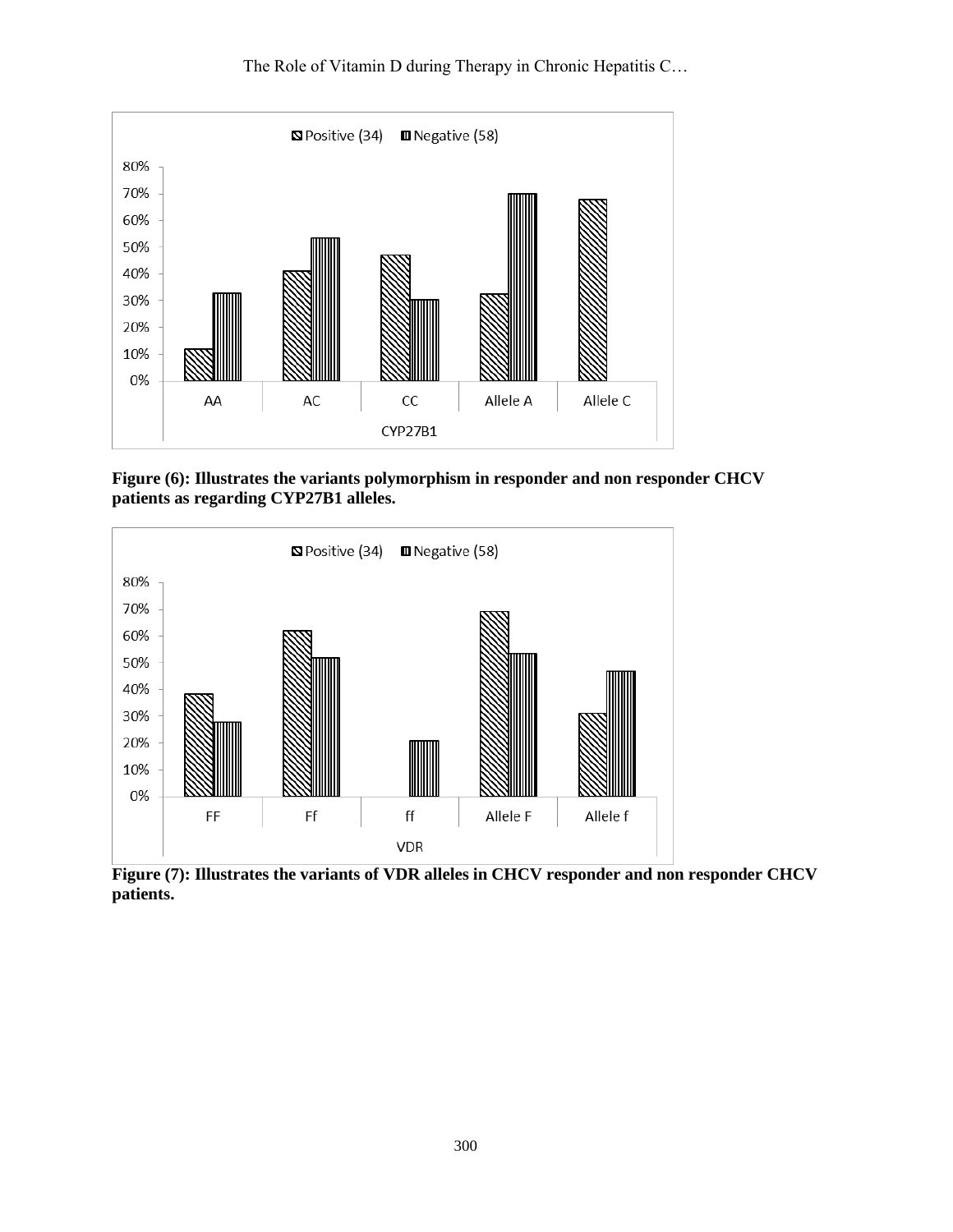| <b>Variables</b>         |                                     | AA     | AC     | CC            | P value         |  |
|--------------------------|-------------------------------------|--------|--------|---------------|-----------------|--|
|                          | <b>Mean</b>                         | 64.20  | 47.40  | 53.56         |                 |  |
| <b>S.vit D.OH before</b> | <b>Standard</b><br><b>Deviation</b> | 50.46  | 26.49  | 42.18         | 0.208<br>$NS^*$ |  |
| treatment                | <b>Median</b>                       | 53.70  | 48.00  | 42.60         |                 |  |
|                          | <b>Minimum</b>                      | 9.20   | 9.10   | 8.50          |                 |  |
|                          | <b>Maximum</b>                      | 217.60 | 128.00 | 177.90        |                 |  |
|                          | <b>Mean</b>                         | 69.86  | 55.41  | 37.50         |                 |  |
| <b>S.vit D.OH after</b>  | <b>Standard</b><br><b>Deviation</b> | 75.34  | 57.92  | 47.72         | 0.065           |  |
| treatment                | <b>Median</b>                       | 33.75  | 35.00  | 23.30         | $NS^*$          |  |
|                          | <b>Minimum</b>                      | 6.70   | 8.10   | 3.70          |                 |  |
|                          | <b>Maximum</b>                      | 234.40 | 234.40 | <b>290.00</b> |                 |  |

**Table (9): Shows the relation between S. vit D and CYP27B1 polymorphism in CHCV patients.**



**.**

**Figure (8): Illustrates the levels of CYP27B1 alleles as regarding s.vitamin D before CHCV treatment, increased level of AA then CC.**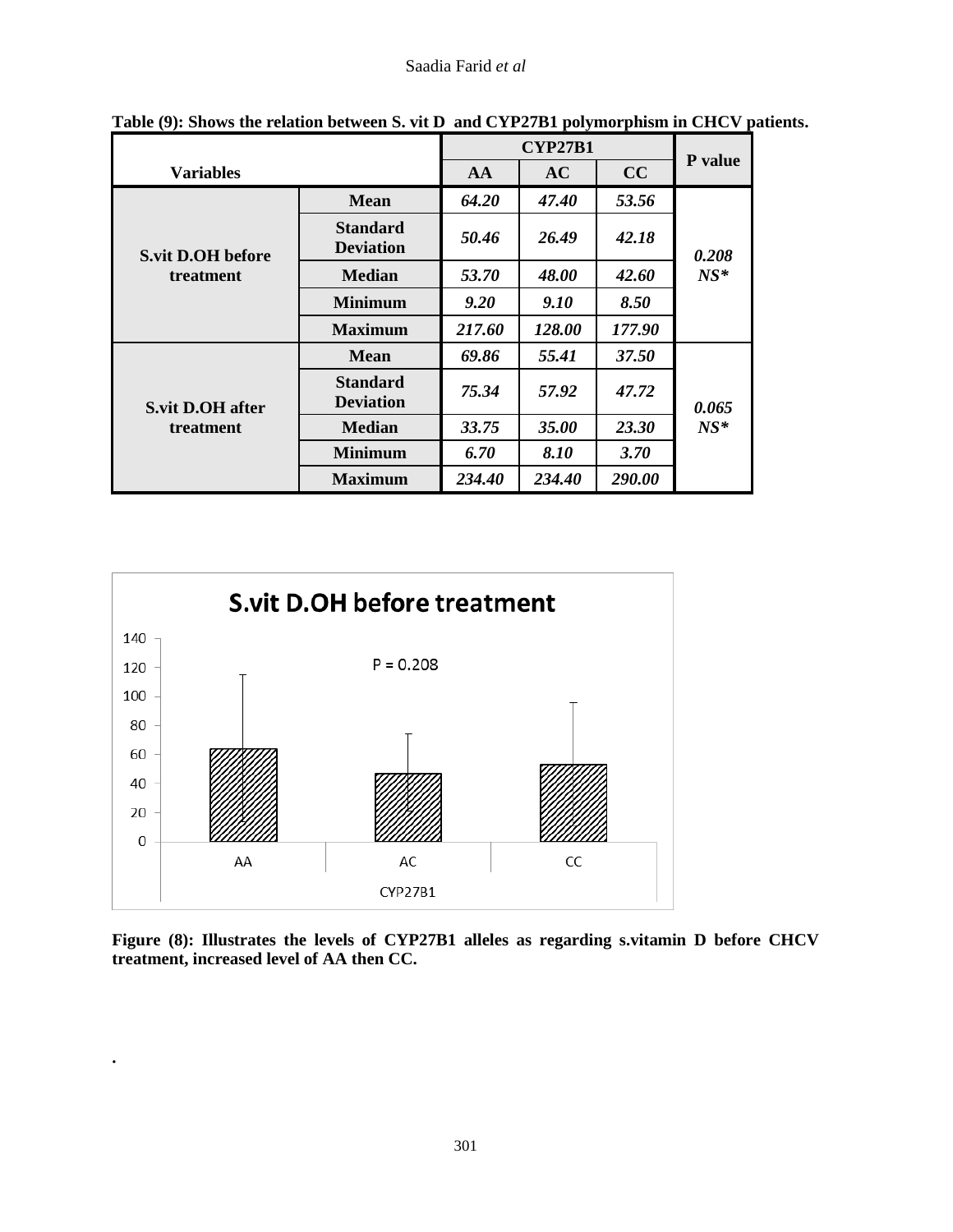

**Figure (9): Illustrates the levels of CYP27B1 alleles as regarding s.vitamin D after CHCV treatment, increased AA, the AC.**



**Figure (10): Illustrates the Genotype CYP27B1 1260 (CC). Code: The upper line of the curve represent C allele, the middle: reference, the lower: A allele.**